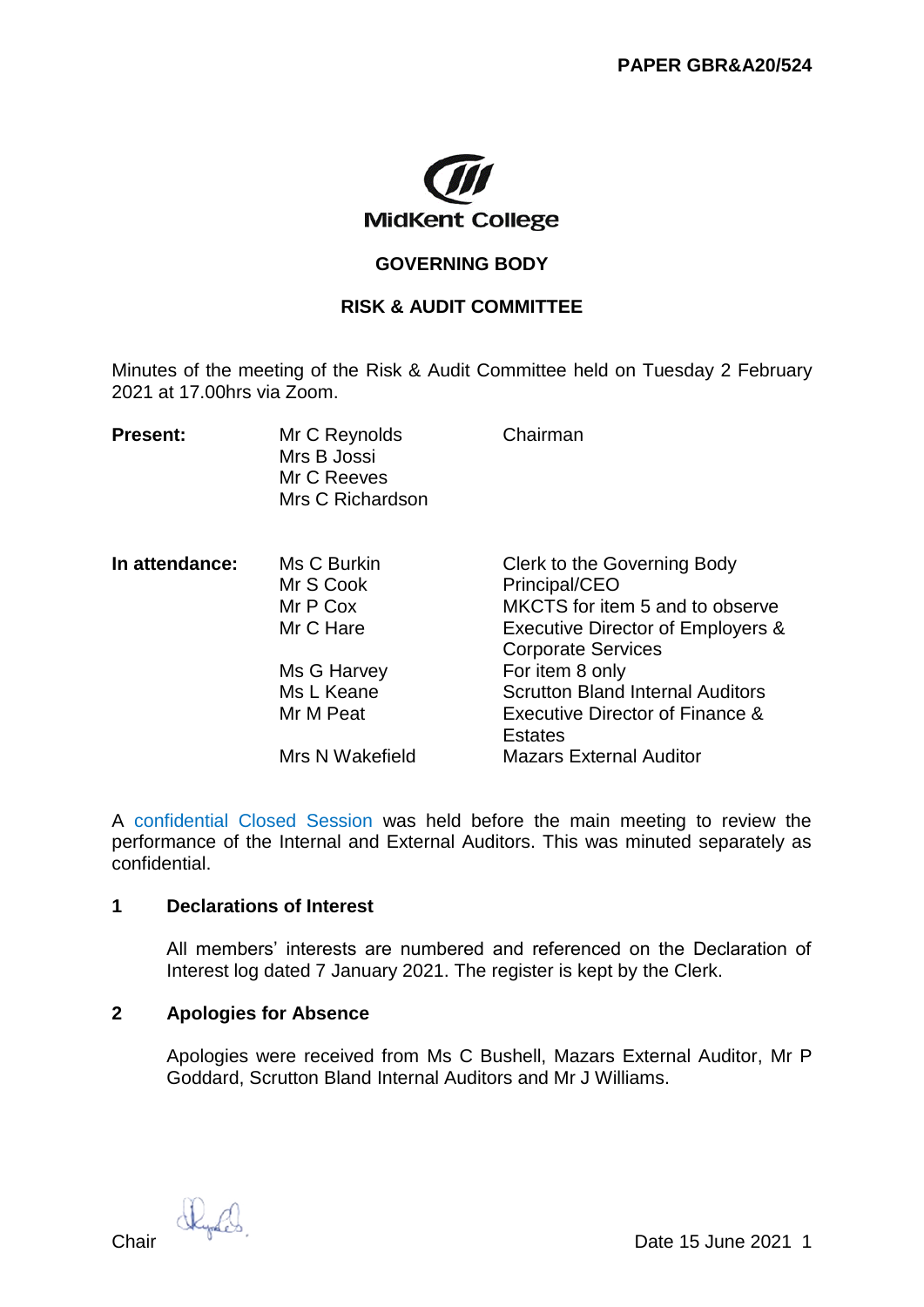# **3 Minutes of the meeting held on 17 November 2020**

The minutes of the meeting held on 17 November 2020, Paper GBR&A20/514, were accepted as a true record and signed by the Chairman.

# **4 Matters Arising and Outstanding Matters Report**

There were no matters arising.

Members discussed Paper GBR&A20/516, the Outstanding Matters Report.

- No 1. External Audit Planning Strategy BF June 2021 **ongoing**
- No 2. Risk Management Report Risk Register to be updated following the Deep Dive at item 5 – **ongoing**.
- No 3. Risk Register to be review in line with the agreement with MKCTS item 5 **Complete**.
- No 4. Review Risk Appetite included in item 5 **ongoing BF in Policy June.**
- No 5. Risk Management Report outlined discussion Internal Auditors were asked that they communicate their opinion to the College – **ongoing**.
- No 6. New strategic risk register item 5 **Complete.**
- No 7. Draft R&A Annual Report 2019/20 approved by Governing Body **Complete**.

Members accepted the report and the recommended actions arising from it.

### **5 Deep Dive: Risk Management Report & Risk Appetite Inc. MKCTS**

Simon Cook and Martin Peat presented the risk management report, paper GBR&A20/517, the Strategic Risk Register noting the agreement at a secondary meeting to review the following risks for approval:

- 1 Competitor threats to current provision
- 2 Change to demographic profile in our core markets
- 3 Lack of partnership work to help the College and subsidiary wording discussed and amended to; *Is the partnership helping the College and subsidiary to move forward*
- 4 External intervention from regulatory agencies
- 5 Reputational issues as a result of one off, unexpected actions
- 6 Staff recruitment, retention or culture issues
- 7 The quality of education provided does not continuously improve and adapt
- 8 Provision does not allow for student progression to positive destinations
- 9 Government policy changes impacting upon what the Group does
- 10 Ability of leadership to manage any crisis, catastrophe or unexpected event

Kyles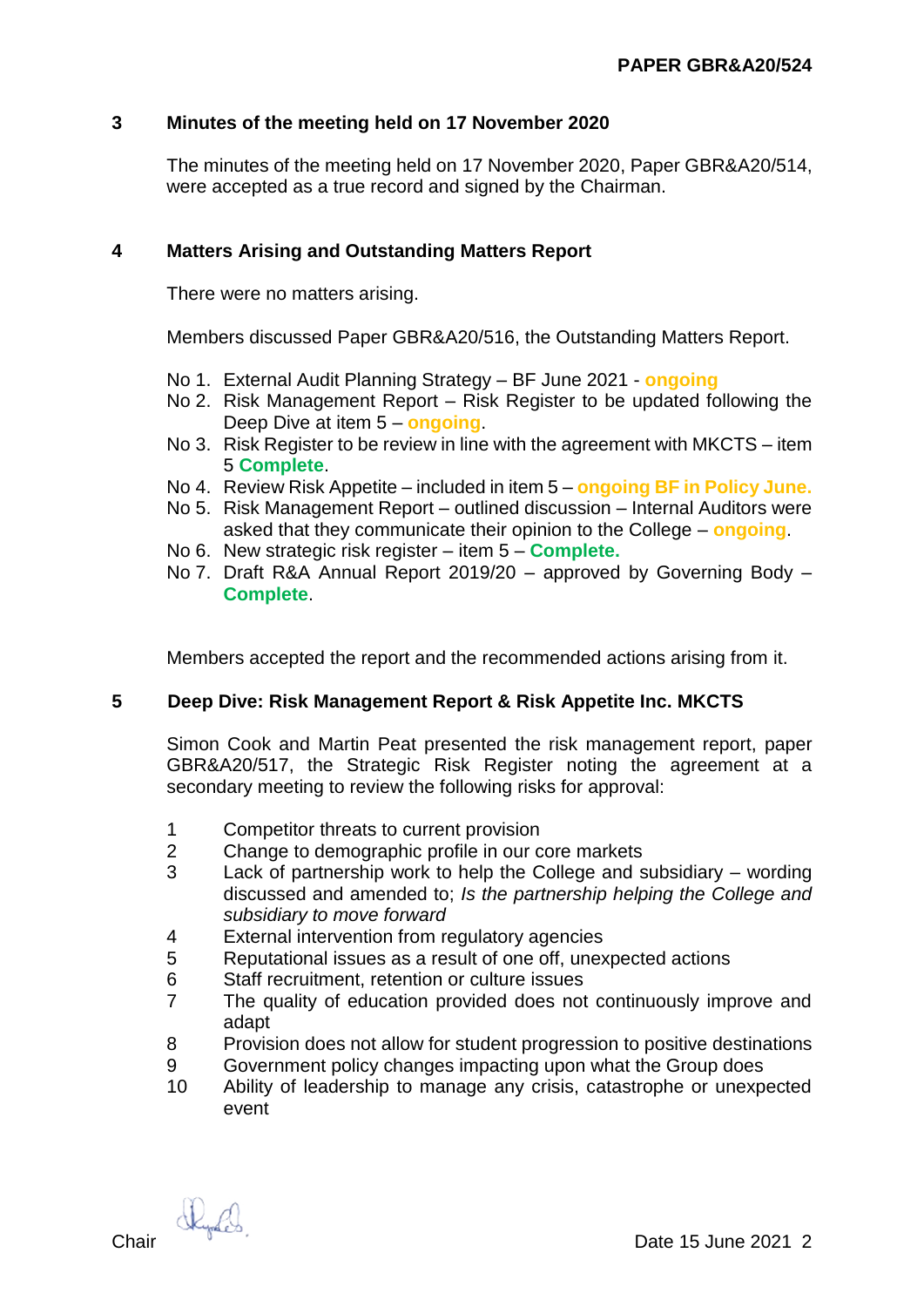- 11 Strategic management and leadership members noted that 11 & 9 may be combined in the future.
- 12 Lack of growth due to failure to exploit joint working between MKC and MKCTS – member agreed this may be the first risk to be reviewed.

Members thanked the Executive for the refreshing review of the risks and approved them for inclusion. It was agreed the detail below each risk will link to relevant operational risks and the College risk register will be maintained and published for information. Members agreed that all relevant risks had been included or covered by a link to an operational risk.

Peter Cox from MKCTS joined the meeting and presented the high risks from the Training Services:

- 13 MKCTS Retaining the PPP at the RSME
- 14 MKCTS Growing business through the RSME
- 15 MKCTS Growing defence training business
- 16 MKCTS Growing the civilian training business

Members thanks P Cox for his attendance and agreed the four additional risks. They thanked him for the helpful slides and asked these are updated at each meeting.

#### **Action: P Cox**

Members asked S Cook to add the detail to the strategic risk register for presentation at the next meeting.

### **Action S Cook**

Members were asked to reflect on the 16 risks and inform S Cook which ones they would like further detail on at the next meeting.

#### **Action: Members**

### **6 Health & Safety Annual Report Inc. Business Continuity – Paper GBR&A20/518**

Martin Peat presented the item for author Laura Smith. Members noted that the report had been scrutinised by the College Health and Safety Committee with subsequent updates.

The report informed members of the activity around Health and Safety for the last academic year from August 2019 to July 2020 and highlighted the following;

- Four RIDDOR reportable incidents including Impact Injury, Assault, Fall from Same Level, Occupational Disease.
- HSE investigation for an occupational disease (Contact Dermatitis). M Peat explained in detail the circumstances of this investigation and actions taken to mitigate any further incidences. Lessons learnt have improved compliance.

 $\mathbb{R}_{\mathbb{R}}$   $\mathbb{R}_{\mathbb{R}}$  Date 15 June 2021 3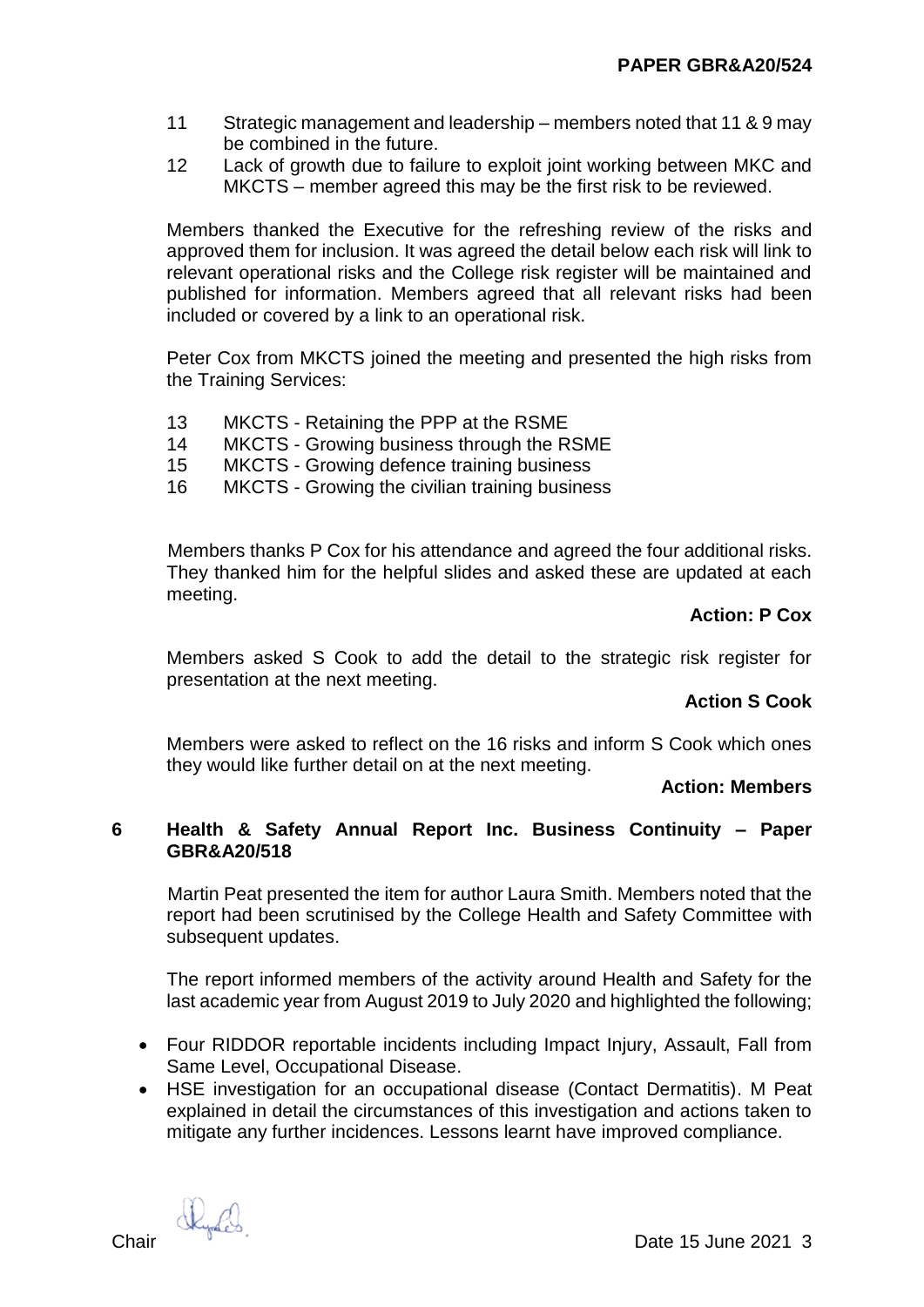- Increase in first aid call outs at Medway, reduction at Maidstone & UCM.
- The top First Aid call out reason at both sites was Unknown Medical Conditions. Members noted the increase in mental health call outs and were assured by the welfare and counselling services available to staff and students.
- Increase in trained First Aid & Fire Marshal cover across all sites.
- Overview of response to the COVID-19 pandemic, including periods of closure, suspected case management and preparations for the college reopening in September 2020.
- 377 Covid case referrals received up until the end of the academic year.
- Two Business Continuity exercises undertaken in relation to IT Failure & Social Media Account Hacking.
- A Health & Safety action plan in place for 2020-21.

Members thanks M Peat for the detailed report. The Chair suggested to members that H&S should either be the subject of a Deep Dive or an Internal Audit, last audited in 2017. An external agency has been appointed to conduct a survey to create an action plan to ensure compliance and they could present findings to the R&A Committee. This was noted for consideration at the next meeting.

# **Action: C Reynolds/M Peat**

Members felt this was a good opportunity to highlight H&S across the College and it was agreed that M Peat would attend curriculum meetings to speak to staff.

#### **Action: M Peat**

Members **approved** the report for **recommendation** to the Governing Body**.**

# **Action: C Reynolds**

# **7 Health & Safety Policy – Paper GBR&A20/519**

Martin Peat presented the item for author Laura Smith and explained that an addendum has been added to the Health & Safety Policy covering the College response to the COVID-19 pandemic. Members noted this was a recommended by the Health & Safety Committee. A summary of the policy addendum were noted:

- An explanation of the Coronavirus (COVID-19) infection, symptoms and how it is spread
- System of controls and risk assessment
- Protective measures including: Access control, Monitoring cases & contacts, Social distancing, Changes to the College environment and layout, Blended learning, PPE
- Cleaning & hygiene measures
- Close contact works including First Responder guidance for Security and First Aid
- Managing a suspected case on site.

 $\mathbb{C}$  Chair Date 15 June 2021 4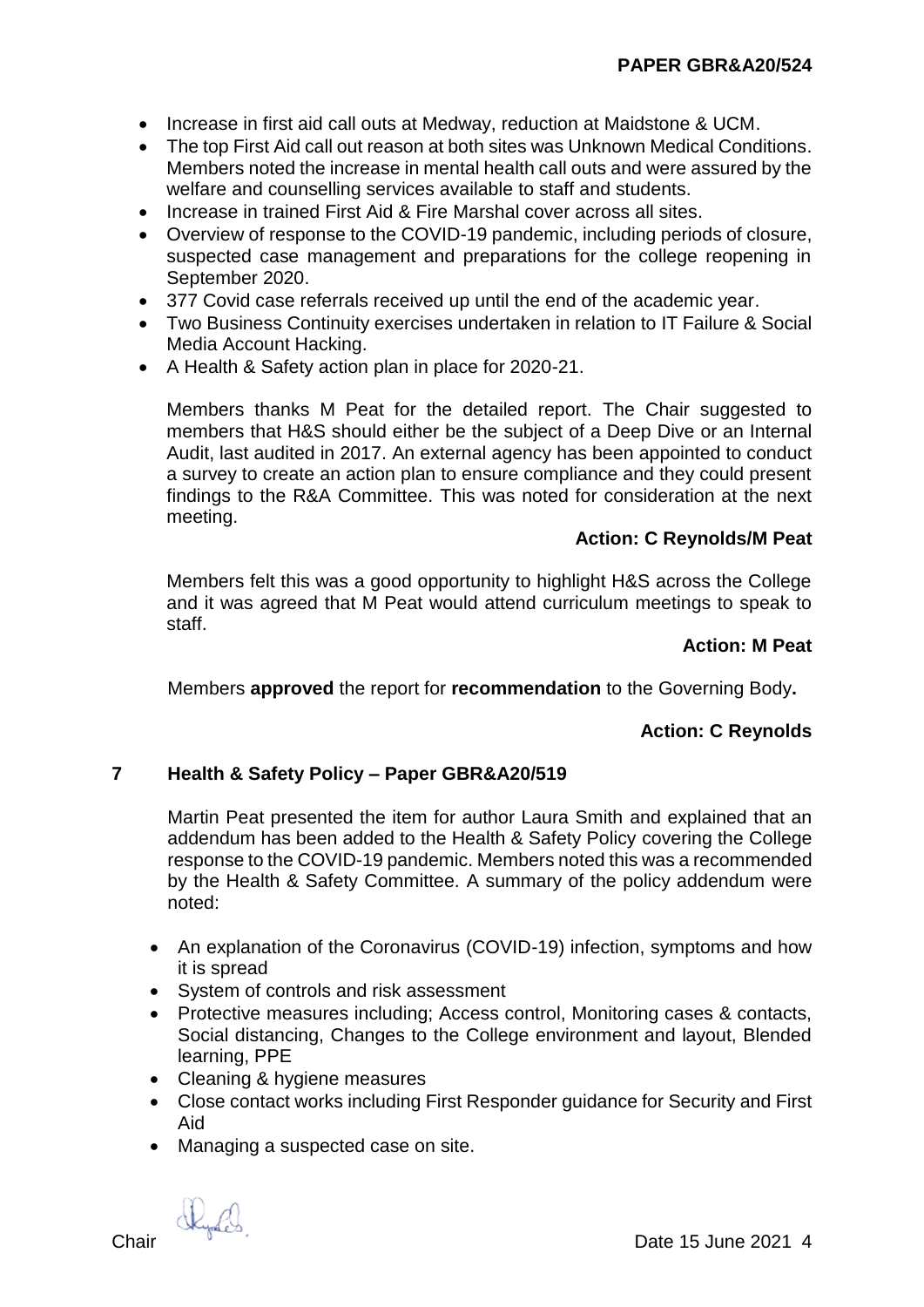Members **agreed** the addendum for recommendation and publication. **Action: M Peat/C Reynolds**

#### **8 Information Security Update – Paper GBR&A20/520**

Georgia Harvey joined the meeting to update members on the data in the report. The report provided members with an oversight of compliance with legal requests and an update on the most recent developments in information security at the College. Members were informed:

Freedom of Information Requests = 9 Right of Access (DSARs)  $=$  4 Data Breaches = 14 Staff training = 98.6%

Members thanked G Harvey for the update and thanked the team for the outcomes in the report.

#### **9 Internal Audit Reports**

Leisyen Keane update members on the following reports:

Website Content Report – Paper GBR&A20/521 – this report was given a significant assurance opinion. It was noted that the Governing Body pages were correct and up-to-date. Three low recommendations were made and are being addressed. Members were assured that all the information required and searched for was found easily on the website.

Asset Management Report – Paper GBR&A20/522 – this report was given a significant assurance opinion with two improvement points raised which are being actioned.

Progress Report – Paper GBR&A20/523 – this report presented the audits to be carried out in 2020/21. Members noted some date changes.

Members thanked Scrutton Bland and **accepted** the reports.

#### **10 Any Other Business**

The agenda for the meeting scheduled for 15 June 2021 was agreed with the addition of an H&S update.

The Deep Dive item for the meeting on 15 June 2021 was agreed as Apprenticeship.

 $\mathbb{R}_{\mathbb{R}}$   $\mathbb{R}_{\mathbb{R}}$  Date 15 June 2021 5